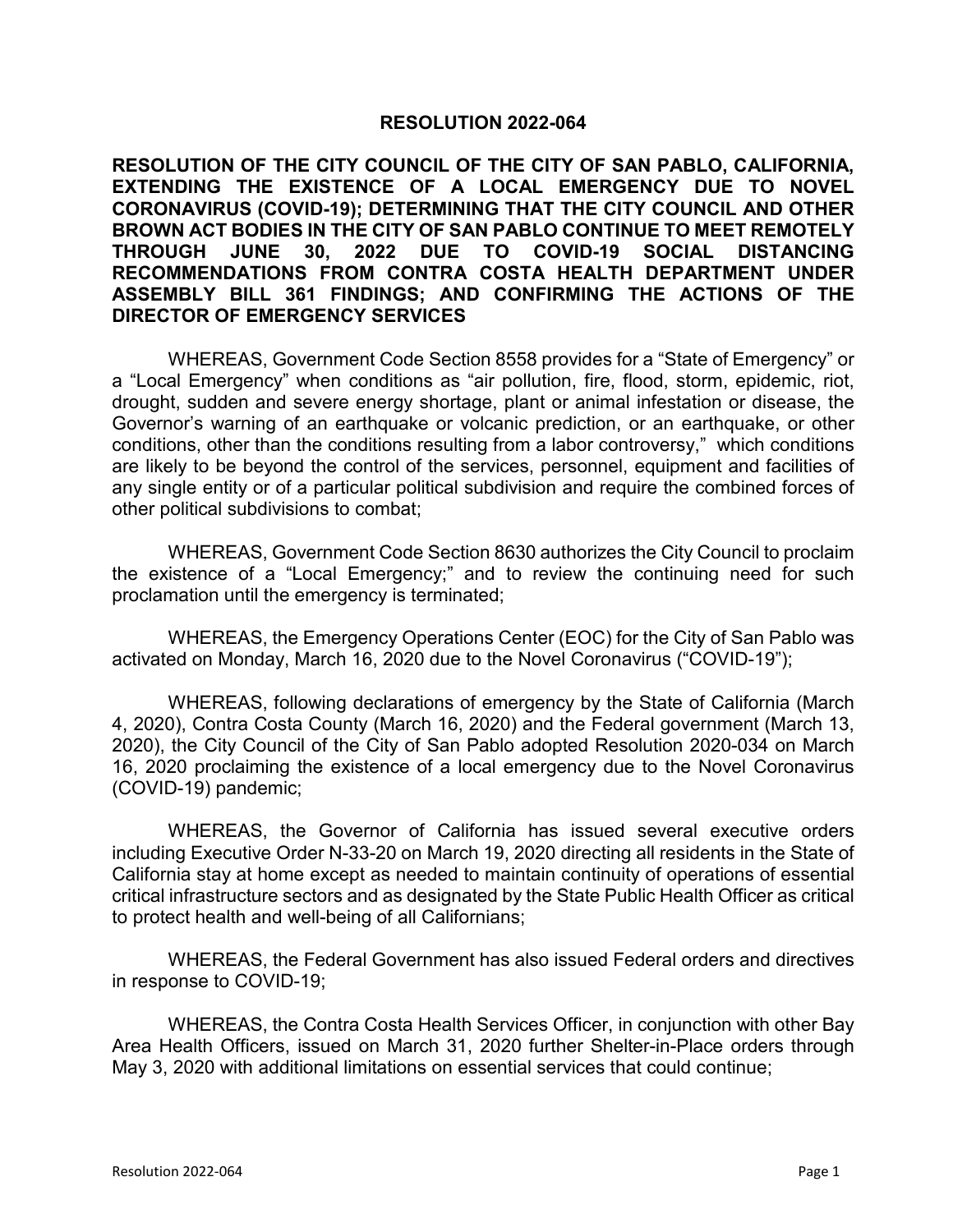WHEREAS, on April 29, 2020, pursuant to Contra Costa Health Department Order No. HO-COVID19-09, the shelter-in-place order was continued until May 31, 2020;

WHEREAS, these governmental actions were taken to "flatten the curve" of the infection rate to avoid overwhelming limited medical resources, especially given the particular challenge with of a high infection rate for asymptomatic individuals; thus, creating "superspreader" events when people are in close proximity;

WHEREAS, on May 18, 2020, pursuant to Contra Costa Health Department Order No. HO-COVID19-14, the shelter-in-place order was continued although allowing some businesses to reopen under certain conditions;

WHEREAS, the Bay Area shelter-in-place order was then extended through May 31, 2020 with the current Contra Costa County Health Department Order dated June 5, 2020 extending the shelter-in-place orders, but with increasing allowance for certain businesses and other activities to occur following certain conditions, recognizing the goals of the Governor's announcement on May 4, 2020 of a "Roadmap for Recovery";

WHEREAS, on July 5, 2020, Contra Costa Health Services Officer issued Order HO-COVID19-22 generally requiring members of the public and workers to wear face coverings when less than 6 feet away from any person who is not a member of the individual's household and when inside or on the grounds of any business;

WHEREAS, on July 11, 2020, the Contra Costa Health Services Officer issued HO-COVID19-24 increasing restrictions on high risk activities and businesses due to increasing community transmissions of COVID-19, hospitalizations, illness and positivity rate;

WHEREAS, on July 13, 2020, the California Department of Public Health provided guidance on closure of various sectors because COVID-19 transmission rates continue to rise throughout the State;

WHEREAS, on August 5, 2020, the Contra Costa Health Services issued an updated Mass Isolation Order and on August 26, 2020 issued a revised social distancing order to allow certain business sectors to begin outdoor operations in light of steadying hospitalization and COVID-19 positivity rates in Contra Costa County; and

WHEREAS, on August 28, 2020, the State issued a new Public Health Order dated August 28, 2020 effective August 31, 2020, which created a new tier system of Counties with guidance for business re-openings known as "California's Plan for Reducing COVID-19 and Adjusting Permitted Sector Activities to Keep Californians Healthy and Safe;"

WHEREAS, on September 4, 2020, the County Public Health Department recognized some stabilization in the rate of COVID-19 cases and hospitalization and issued Health Order HO-COVID19-27 to reiterate social distancing, limitations on gatherings and mask requirements, but also to ease restrictions on some gatherings of children, to allow mining and logging operations and to clarify vehicle gatherings;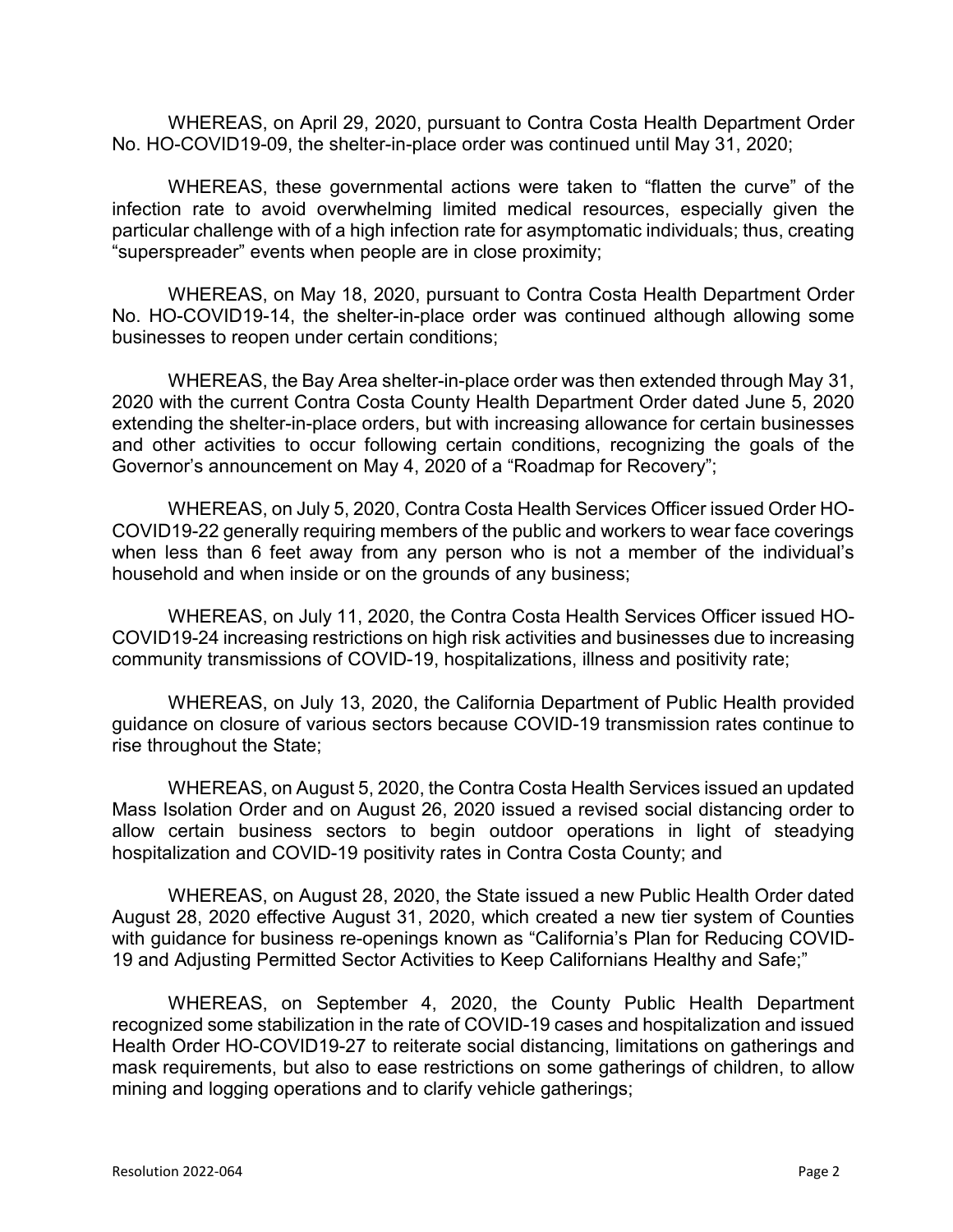WHEREAS, on September 14, 2020, the County Public Health Department issued Health Order HO-COVID19-28 to align with state guidelines for personal care services, cardrooms, racetracks and professional sports without live audiences;

WHEREAS, on September 16, 2020, the County Public Health Department issued Health Order HO-COVID19-29 to align with CDC guidelines on quarantining if exposed to someone with COVID-19, including exceptions for health care workers, first responders, and critical infrastructure workers to continue working if certain conditions are met, with such guidance superseded on October 8, 2020, when the County Public Health Department issued Health Order HO-COVID19-32 to update its Mass Quarantine Order to comply with the State of California Public Health Officer's guidance on who is considered a close contact or not;

WHEREAS, on September 29, 2020, the Contra Costa Health Department announced that Contra Costa County had moved into the less restrictive red tier ("substantial" spread of COVID-19) of the State's [four-tiered, color-coded reopening](https://covid19.ca.gov/safer-economy/)  [system;](https://covid19.ca.gov/safer-economy/)

WHEREAS, on October 6, 2020, the State's [Blueprint for a Safer Economy](https://www.cdph.ca.gov/Programs/CID/DCDC/Pages/COVID-19/COVID19CountyMonitoringOverview.aspx) included a "health equity metric" that will also be used to determine a county's tier to ensure California reopens its economy safely by reducing disease transmission in all communities, particularly given higher COVID rates among communities of color;

WHEREAS, as of October 27, 2020, Contra Costa County moved into the orange tier with moderate infections at 4.1 cases per day per 100,000 and 1.9% positive tests; however, the positivity rate in those in the lowest health equity quartile is 3.9%;

WHEREAS, on November 16, 2020, in light of increasing COVID infection and hospitalization rates throughout the United States, including California, twenty-eight counties were moved back into the purple/widespread infection tier 1, including Contra Costa County;

WHEREAS, on December 3, 2020, the California Department of Public Health issued a Regional Stay at Home Order based on the increasing rate of COVID-19 cases, hospitalizations and positivity rates across California;

WHEREAS, the Bay Area Region, including Contra Costa County, implemented the State's Stay at Home Order from December 6, 2020 until January 25, 2021, with the County reverting to the purple-tier of widespread infection;

WHEREAS, on March 15, 2020, the County moved into the red-tier allowing more openings of businesses and schools;

WHEREAS, on April 7, 2021, the County moved into the orange tier (moderate risk of infection) given decreasing cases and hospitalizations and increasing vaccination rates,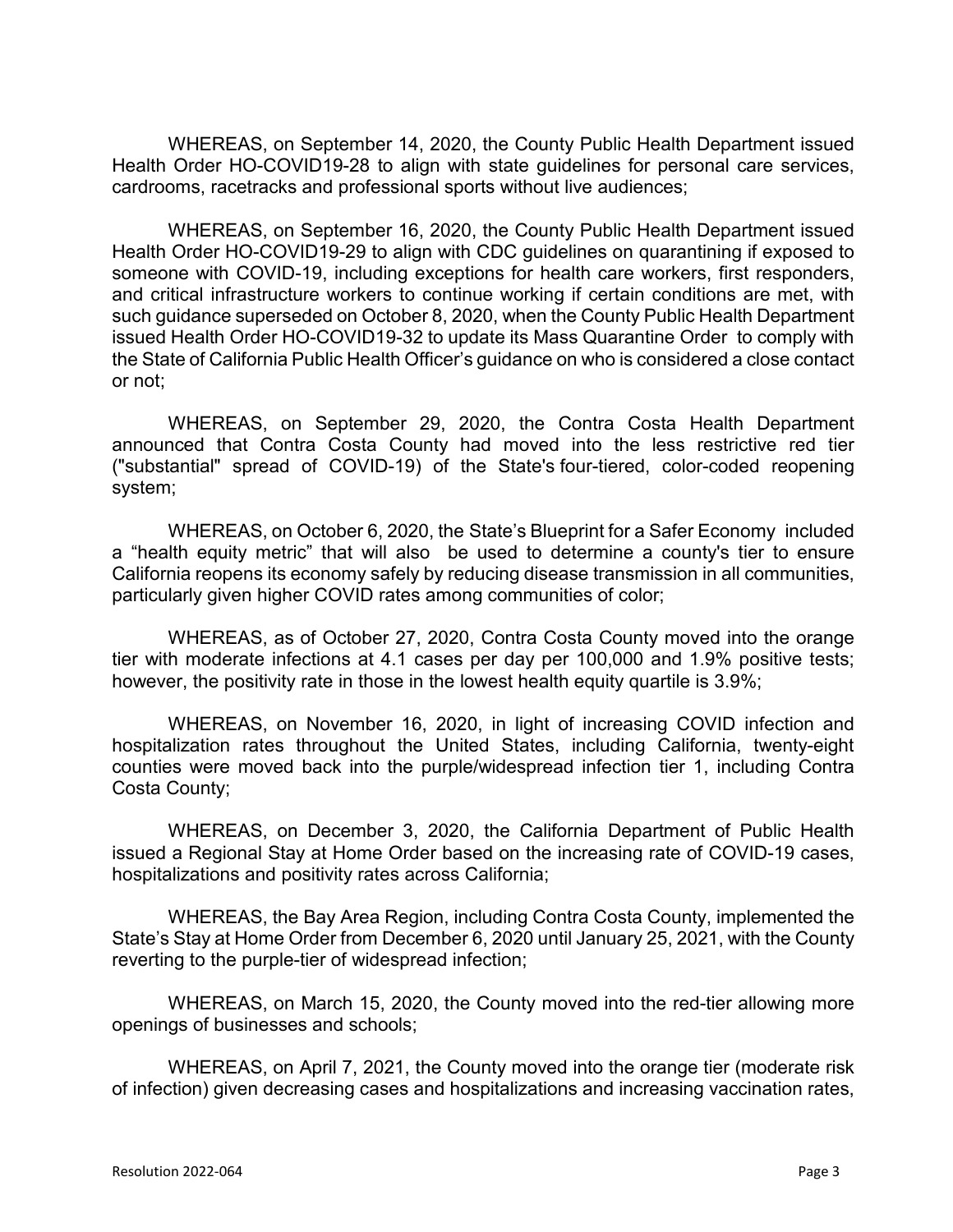allowing additional business and community sectors to open and subsequently aligned with the State's guidelines on the wearing of masks;

WHEREAS, Contra Costa County notified the City on May 5, 2021 that the testing facility at Davis Park would now be run by a State contractor, Logistics Health Incorporated/Optum, and that the County would cover Logistics Health under its insurance and the parties extended the MOU for this use to September 30, 2021 pursuant to a Second Amendment to the Agreement with the County;

WHEREAS, on May 5, 2021, Contra Costa County aligned with the State on relaxing mask requirements, but continued to support some masking requirements through June 15, 2021;

WHEREAS, on June 11, 2021, the State Public Health Officer issued a new Order indicating that on June 15, 2021, the State will move "Beyond the Blueprint for a Safer Economy" and eliminate the color-coded tier system for counties, along with further mask guidance with CalOSHA developing new workplace COVID-19 regulations;

WHEREAS, on July 16, 2021, due to increasing case and hospitalization rates, the Contra Costa Health Officer along with other Bay Area Health Officers recommends that everyone consider wearing face coverings whenever they enter indoor public spaces, regardless of their vaccination status;

WHEREAS, on September 9, 2021, the federal government announced that all employers with more than 100 employees would be required to ensure that their workplace is fully vaccinated or that unvaccinated employees provide proof of a negative test weekly;

WHEREAS, Assembly Bill 361 was passed to allow teleconferencing during a proclaimed state of emergency in certain circumstances, including if State or local officials have imposed or recommended measures to promote social distancing (e.g. during a pandemic);

WHEREAS, on September 20, 2021, Contra Costa Heath Services Department provided recommendations for safely holding public meetings given the COVID-19 pandemic signed by Health Officer Chris Farnitano, MD with the Department's primary recommendation is: "On-line meetings (teleconferenced meetings) are strongly recommended as those meetings present the lowest risk of transmission of SARS-CoV-2, the virus that causes COVID-19";

WHEREAS, under County Health Order HO-COVID19-60 dated December 27, 2021, Emergency First Responders are now required to have a COVID-19 booster to be deemed "fully vaccinated" or undergo weekly testing;

WHEREAS, due to increasing infection rates (County transmission level is back to red-high) and increasing hospitalization rates, masks are required in all indoor public settings regardless of vaccination status as of December 28, 2021;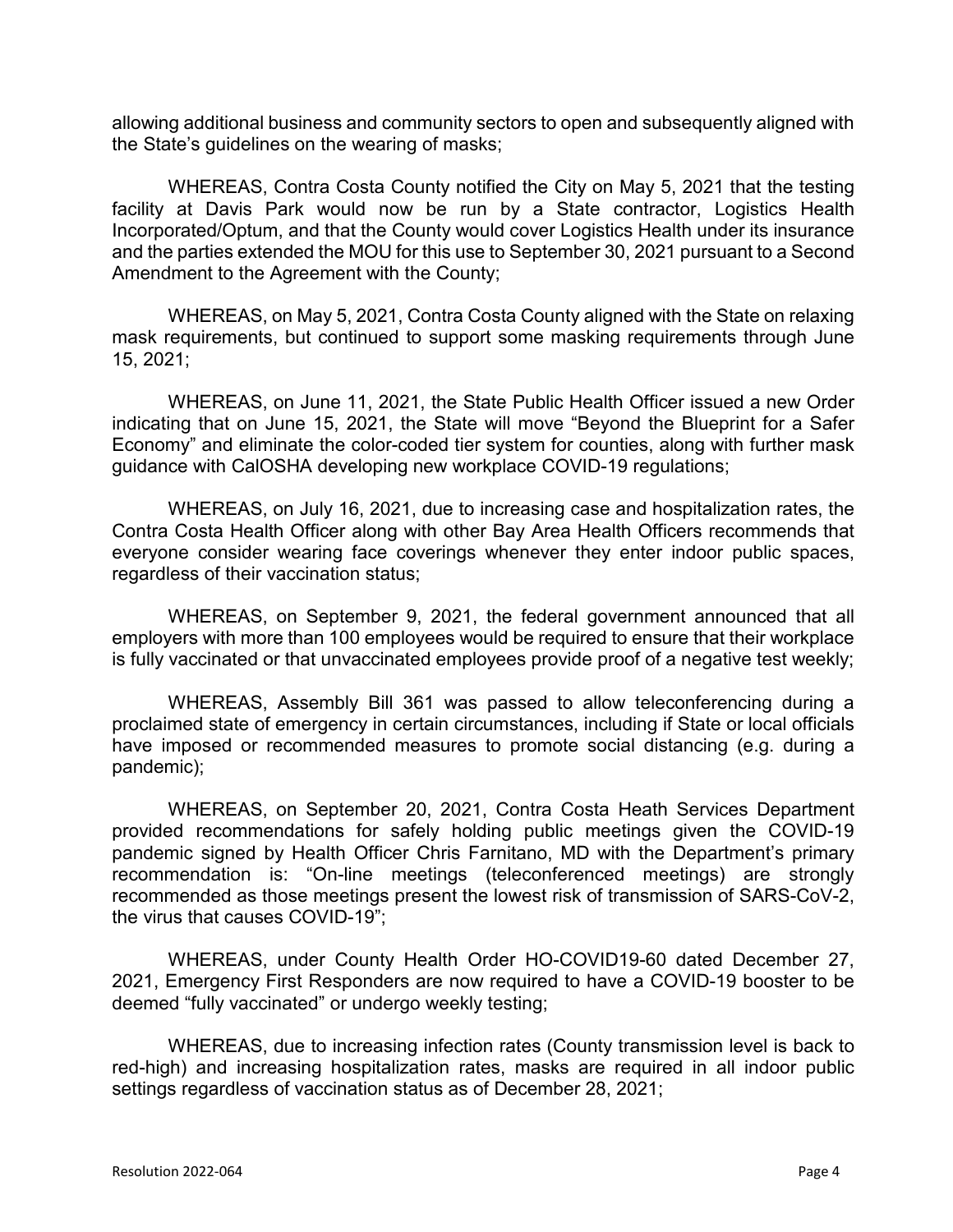WHEREAS, as the State and County have announced the lifting of the mask mandate for many indoor venues as of February 16, 2022; although, businesses and operators may still require masks and masks are encouraged to decrease the risk of transmission;

WHEREAS, on March 1, 2022, Contra Costa Heath Services Department updated its recommendations for safely holding public meetings given the COVID-19 pandemic with the Department's primary recommendation continuing to be that: "On-line meetings (i.e. teleconferenced meetings) are strongly recommended as these meetings present the lowest risk of transmission of SARS-CoV-2, the virus that causes COVID-19";

WHEREAS turning to City actions, on April 6, 2020, pursuant to Resolution 2020- 042, the City Council extended the declaration of a local emergency and confirmed the actions taken by the Director of Emergency Services including but not limited to:

- 1. Emergency Services Order No. 1 issued March 23, 2020, which addressed operational issues during the emergency including a Modified City Operations Plan dated March 19, 2020; and
- 2. Revised Modified City Operations Plan dated April 1, 2020, declaring certain City projects as "Essential Governmental Functions/Public Works Projects" and further limiting activities;

WHEREAS, on April 20, 2020, pursuant to Resolution 2020-051, the City Council extended the declaration of a local emergency and confirmed the actions taken by the Director of Emergency Services including but not limited to:

- 1. Revised Modified City Operations Plan dated April 8, 2020 further limiting access to City Administrative Offices and essential services occurring at City facilities; and continuing to cancel all City-sponsored community events and gatherings per the Governor's State-wide Executive Orders No. N-25-20 (03/12/20) and No. N-33-20 (03/19/20) and Contra Costa County Health Department Order No. #HO-COVID-19-03 (03/31/2020);
- 2. City of San Pablo Administrative Policy Coronavirus (COVID-19): Families First Coronavirus Response Act (FFCRA) and Emergency Family and Medical Leave Expansion Act (EFMLE) dated April 1, 2020;
- 3. City of San Pablo Administrative Policy Limited Duration Telework Policy dated April 1, 2020;

WHEREAS, on May 4, 2020, pursuant to Resolution 2020-055, the City Council extended the declaration of a local emergency and confirmed the actions taken by the Director of Emergency Services including but not limited to: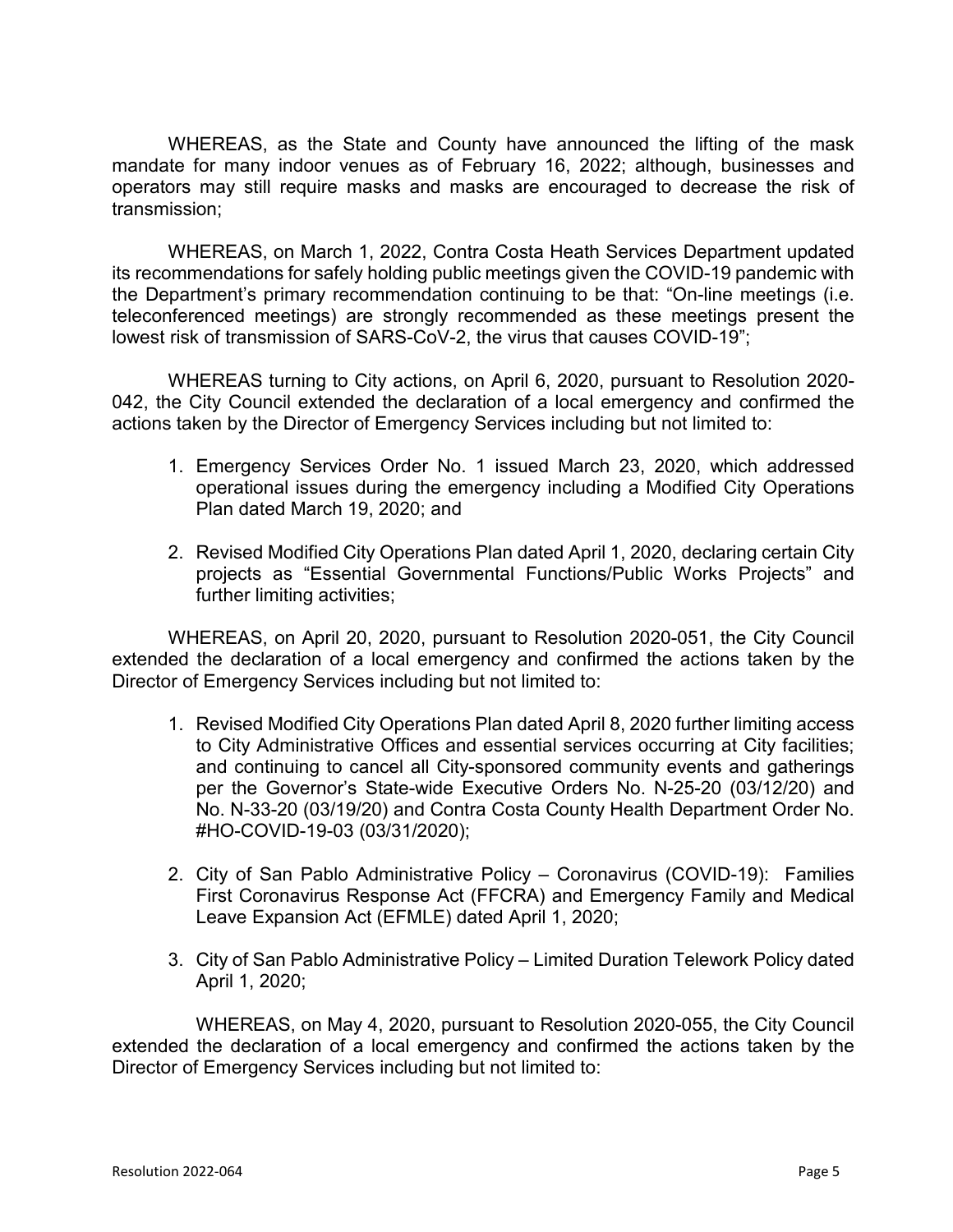- 1. Revised Modified City Operations Plan dated April 20, 2020 regarding face coverings in response to Contra Costa County Health Department Order No. #HO-COVID-19-08 (04/17/2020);
- 2. Revised Modified City Operations Plan dated April 30, 2020 in response to Contra Costa County Health Department Order No. #HO-COVID-19-09 (04/29/2020) extending the shelter-in-place order to May 31, 2020 but allowing some businesses and activities to resume; and
- 3. City Essential Business/Project Updates dated May 4, 2020;

WHEREAS, on May 18, 2020, pursuant to Resolution 2020-060, the City Council extended the declaration of a local emergency and confirmed the actions taken by the Director of Emergency Services including but not limited to:

1. Memorandum dated May 7, 2020 to implement COVID-19 Informational Hotline for San Pablo residents;

WHEREAS, on June 1, 2020, pursuant to Resolution 2020-068, the City Council extended the declaration of a local emergency and confirmed the actions taken by the Director of Emergency Services including but not limited to:

1. Letter dated May 22, 2020 to the Contra Costa County Health Services Department re: Casino San Pablo Notification to Re-Open and discussion with Contra Costa County Health Officials;

WHEREAS, on June 15, 2020, pursuant to Resolution 2020-077, the City Council extended the declaration of a local emergency and confirmed the actions taken by the Director of Emergency Services including but not limited to:

- 1. Memos from the City Manager and Assistant City Manager: "Expectations of Employees Returning to Work" dated June 3, 2020; "Protocols for Social Distancing -- COVID-19 Response Plan" dated June 3, 2020; "COVID-19 Health Screenings" dated June 3, 2020; and
- 2. Revised Modified City Operations Plan dated June 4, 2020

WHEREAS, on July 6, 2020, pursuant to Resolution 2020-086, the City Council extended the declaration of a local emergency and confirmed the actions taken by the Director of Emergency Services; and

WHEREAS, on July 20, 2020, pursuant to Resolution 2020-094, the City Council extended the declaration of a local emergency and confirmed the actions taken by the Director of Emergency Services including but not limited to: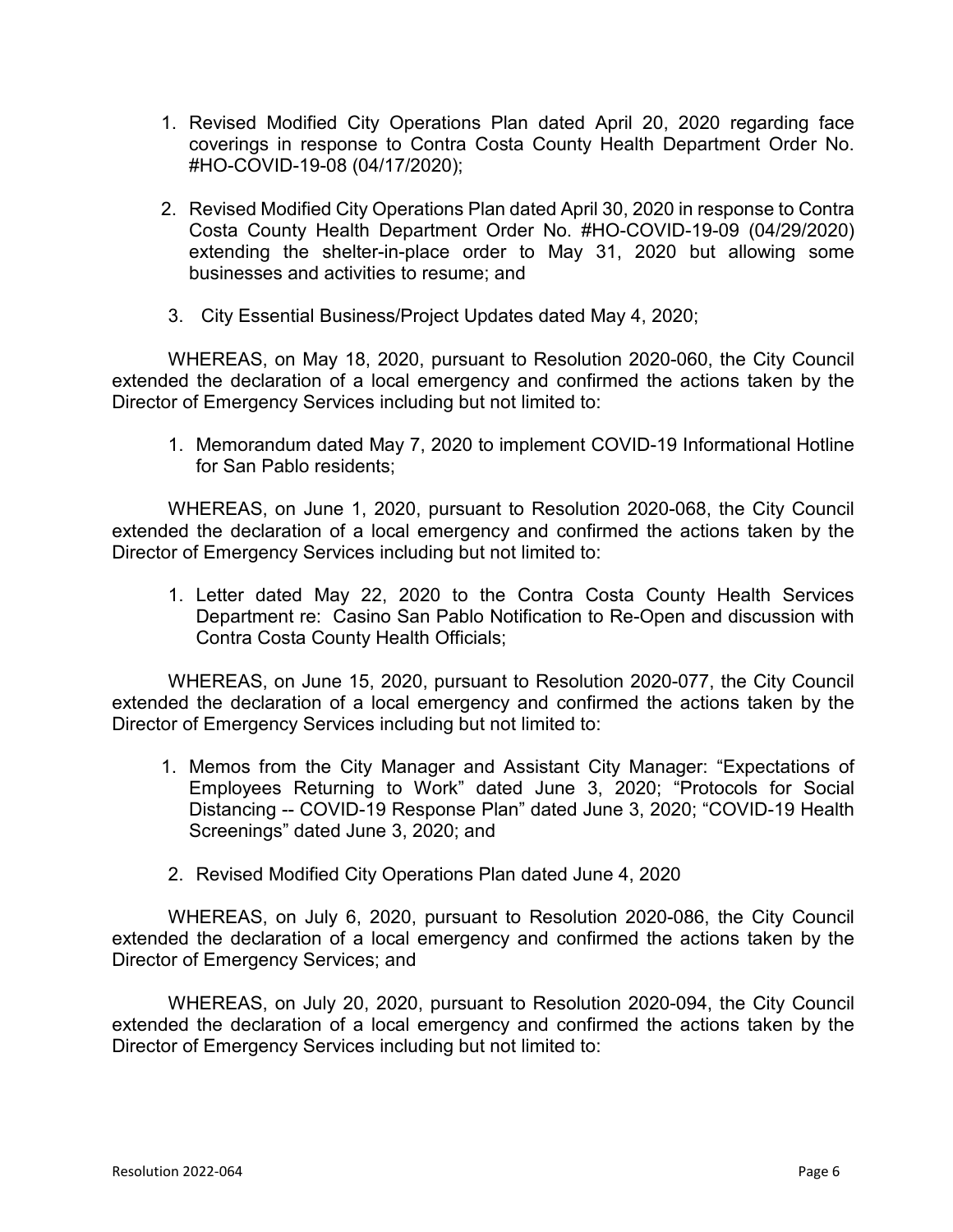1. COVID-19 Health Screening and Protocols for candidates and those involved with ballot measures who need to come to City Hall.

WHEREAS, the City has also established a City hotline for assistance with COVID-19 resources and questions; and

WHEREAS, on August 3, 2020, pursuant to Resolution 2020-105, the City Council extended the declaration of a local emergency and confirmed the actions taken by the Director of Emergency Services including but not limited to:

1. City Council Meeting Protocols at City Hall during COVID-19 Emergency;

WHEREAS, On September 8, 2020, pursuant to Resolution 2020-115, the City Council extended the declaration of a local emergency and confirmed the actions taken by the Director of Emergency Services including but not limited to:

1. "COVID-19 Hot Zone and Employee Reporting in the Workplace" dated August 6, 2020

WHEREAS, on September 8, 2020 per Resolution 2020-112, the City Council confirmed an agreement with Contra Costa County to provide financial support for the COVID-19 Youth/Young Adult Ambassadors to be trained about COVID-19 and then to prepare and post messages about COVID-19 on social media;

WHEREAS, on September 8, 2020 per Resolution 2020-116, the City Council amended the City Council Priority Workplan to explore the feasibility of a financial assistance grant or loan program for local San Pablo businesses affected by the COVID-19 pandemic in collaboration with the San Pablo EDC (San Pablo Economic Development Corporation);

WHEREAS, on September 21 2020, pursuant to Resolution 2020-123, the City Council extended the declaration of a local emergency and confirmed the actions taken by the Director of Emergency Services; and

WHEREAS, on September 21, 2020, the City Council also adopted Ordinance 2020- 010 repealing Ordinance 2020-006, which suspended automatic approval deadlines during the COVID-19 emergency. The City Council also approved Resolution 2020-124 extending the Housing Assistance Grant Program and Resolution 2020-125 creating an Ad Hoc City Council Committee to address COVID-19 issues;

WHEREAS, on October 5, 2020, pursuant to Resolution 2020-127, the City Council extended the declaration of a local emergency and confirmed the actions taken by the Director of Emergency Services; and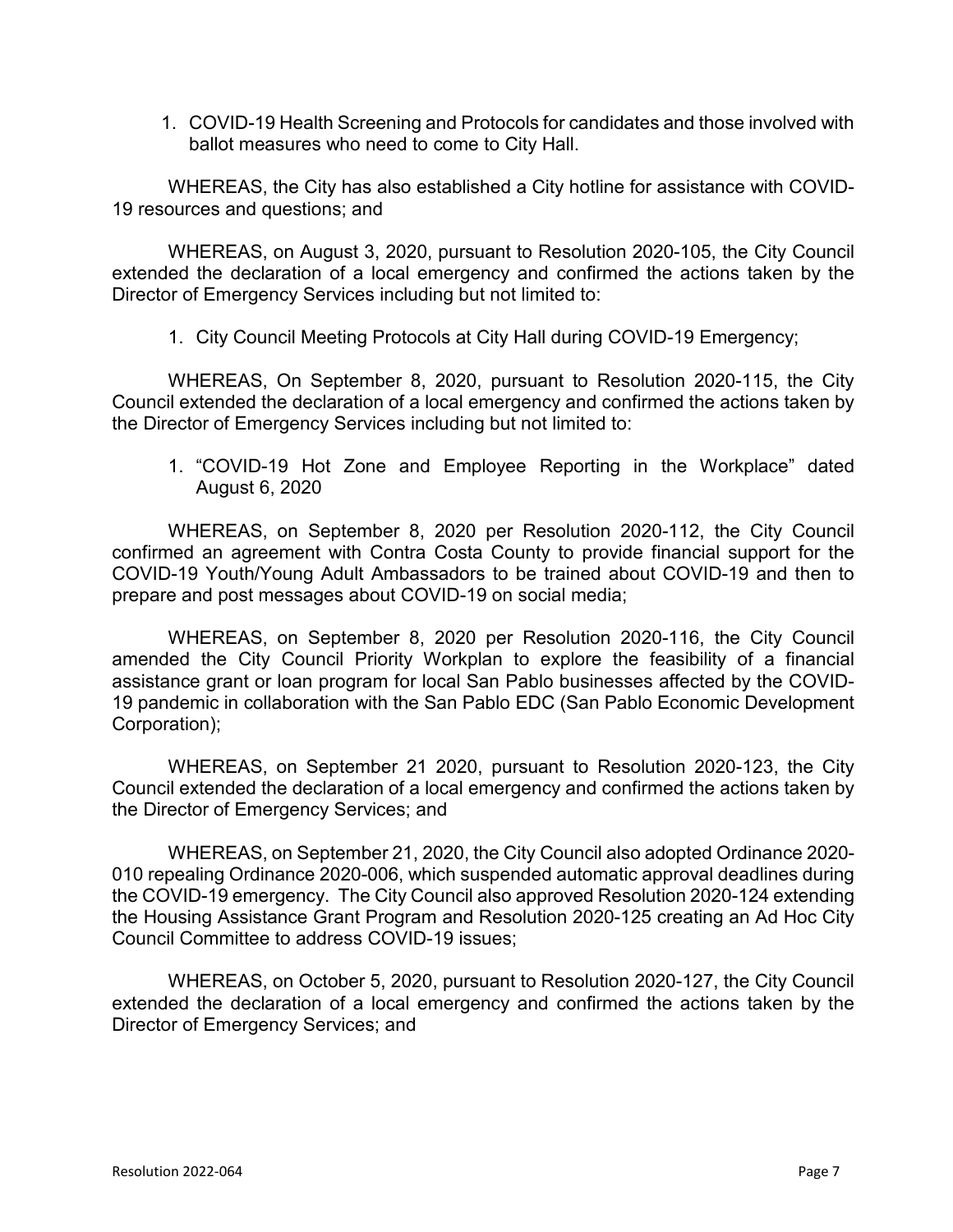WHEREAS, on October 21, 2020, pursuant to Resolution 2020-131, the City Council extended the declaration of a local emergency and confirmed the actions taken by the Director of Emergency Services; and

WHEREAS, on November 2, 2020, pursuant to Resolution 2020-136, the City Council extended the declaration of a local emergency and confirmed the actions taken by the Director of Emergency Service since the last meeting, including but not limited to:

1. Coronavirus COVID-19 Update and Revised City Modified Operations Plan (Version #9 dated October 28, 2020)

WHEREAS, on November 2, 2020, pursuant to Resolution 2020-135, the City Council also authorized a one-time event sponsorship of \$3,000 for the Free COVID-19 Testing Event available to the public scheduled for Saturday, November 7, 2020; and

WHEREAS, on November 16, 2020, pursuant to Resolution 2020-139, the City Council extended the declaration of a local emergency and confirmed the actions taken by the Director of Emergency Service since the last meeting; and

WHEREAS, on November 16, 2020, pursuant to Resolution 2020-143, the City Council also approved a memorandum of agreement with Contra Costa Health Services to create of COVID-19 testing site at the Davis Park Multi-purpose room; and

WHEREAS, on December 7, 2020, pursuant to Resolution 2020-154, the City Council extended the declaration of a local emergency and confirmed the actions taken by the Director of Emergency Services since the last meeting; and

WHEREAS, on December 21, 2020, pursuant to Resolution 2020-159, the City Council extended the declaration of a local emergency and confirmed the actions taken by the Director of Emergency Services since the last meeting; and

WHEREAS, on January 19, 2021, pursuant to Resolution 2021-02, the City Council extended the declaration of a local emergency and confirmed the actions taken by the Director of Emergency Services since the last meeting;

WHEREAS, on February 2, 2021, pursuant to Resolution 2021-10, the City Council extended the declaration of a local emergency and confirmed the actions taken by the Director of Emergency Services since the last meeting;

WHEREAS, on February 16, 2021, pursuant to Resolution 2021-14, the City Council extended the declaration of a local emergency and confirmed the actions taken by the Director of Emergency Services since the last meeting including but not limited to:

1. City's Revised Modified Operations Plan dated February 4, 2021 to implement stricter mask wearing requirement at City facilities;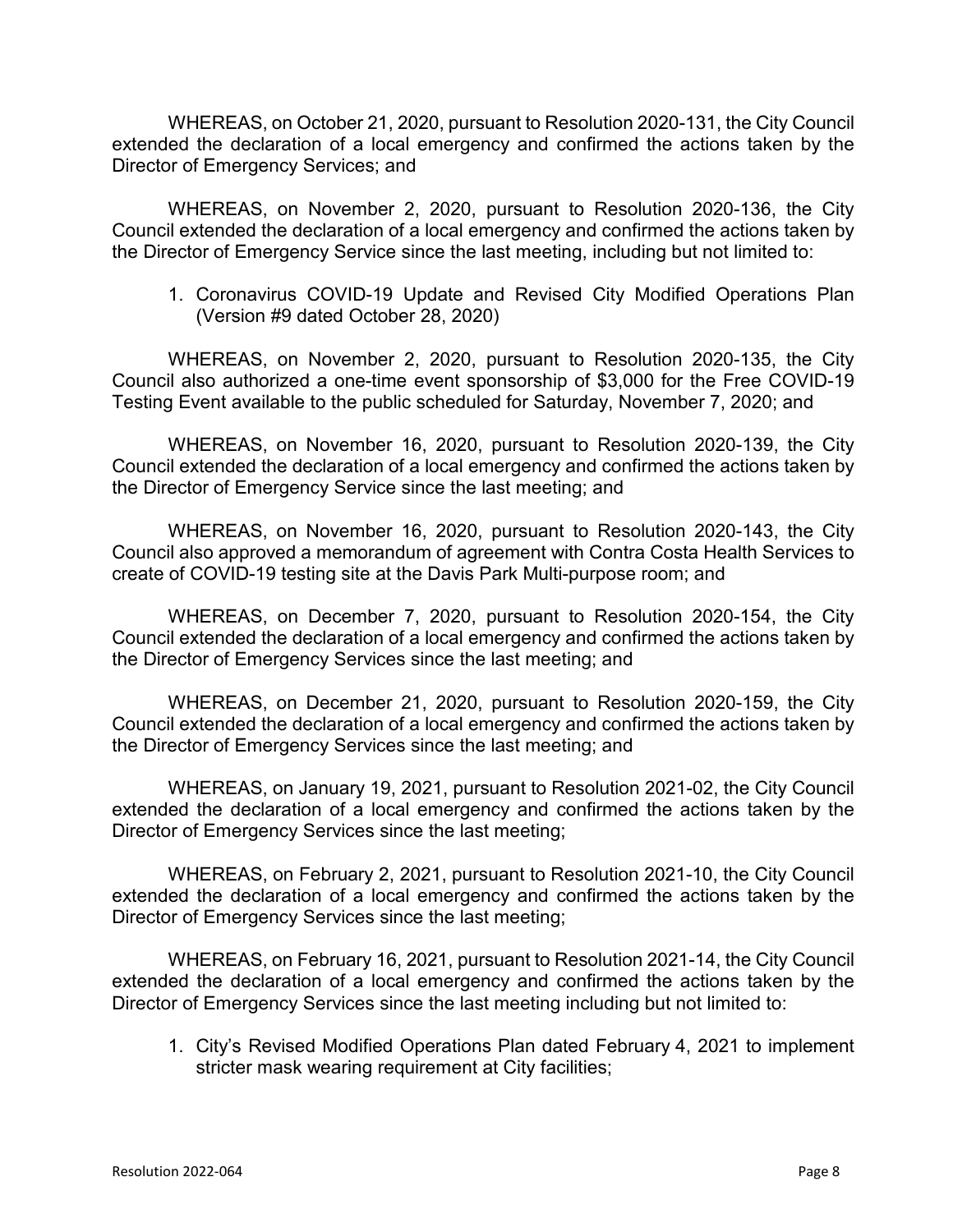WHEREAS, on March 1, 2021, pursuant to Resolution 2021-19, the City Council extended the declaration of a local emergency and confirmed the actions taken by the Director of Emergency Services since the last meeting;

WHEREAS, on March 1, 2021, pursuant to Resolution 2021-20, the City Council also authorized a letter agreement with Contra Costa County to continue providing financial support of up to \$4,200 for San Pablo youths to continue participating in the COVID-19 Youth and Young Adult Ambassadors program;

WHEREAS, on March 15, 2021, pursuant to Resolution 2021-024, the City Council extended the declaration of a local emergency and confirmed the actions taken by the Director of Emergency Services since the last meeting, including but not limited to including but not limited to the promulgation of the Temporary Administrative Policy regarding COVID-19 Families First Coronavirus Response Act (FFCRA) – Temporary City Extended Leave;

WHEREAS, on March 15, 2021, pursuant to Resolution 2021-028, the City Council decided to cancel certain City-sponsored large-scale events for calendar year 2021 due to the COVID-19 pandemic;

WHEREAS, on April 5, 2021, pursuant to Resolution 2021-033, the City Council extended the declaration of a local emergency and confirmed the actions taken by the Director of Emergency Services since the last meeting;

WHEREAS, on April 5, 2021, pursuant to Resolution 2021-038, the City Council entered into an amended Memorandum of Agreement with the County to provide a framework for the County Public Health Department and City Manager to mutually agree to the use of additional City facilities for COVID-19 testing or vaccination sites;

WHEREAS, on April 5, 2021, pursuant to Resolution 2021-033, the City Council extended the declaration of a local emergency and confirmed the actions taken by the Director of Emergency Services since the last meeting;

WHEREAS, on April 19, 2021, pursuant to Resolution 2021-047, the City Council extended the declaration of a local emergency and confirmed the actions taken by the Director of Emergency Services since the last meeting;

WHEREAS, on May 3, 2021, pursuant to Resolution 2021-053, the City Council extended the declaration of a local emergency and confirmed the actions taken by the Director of Emergency Services since the last meeting;

WHEREAS on May 17, 2021, pursuant to Resolution 2021-057, the City Council extended the declaration of a local emergency and confirmed the actions taken by the Director of Emergency Services since the last meeting including but not limited to:

1. the COVID-19 Prevention Program required by CalOSHA; and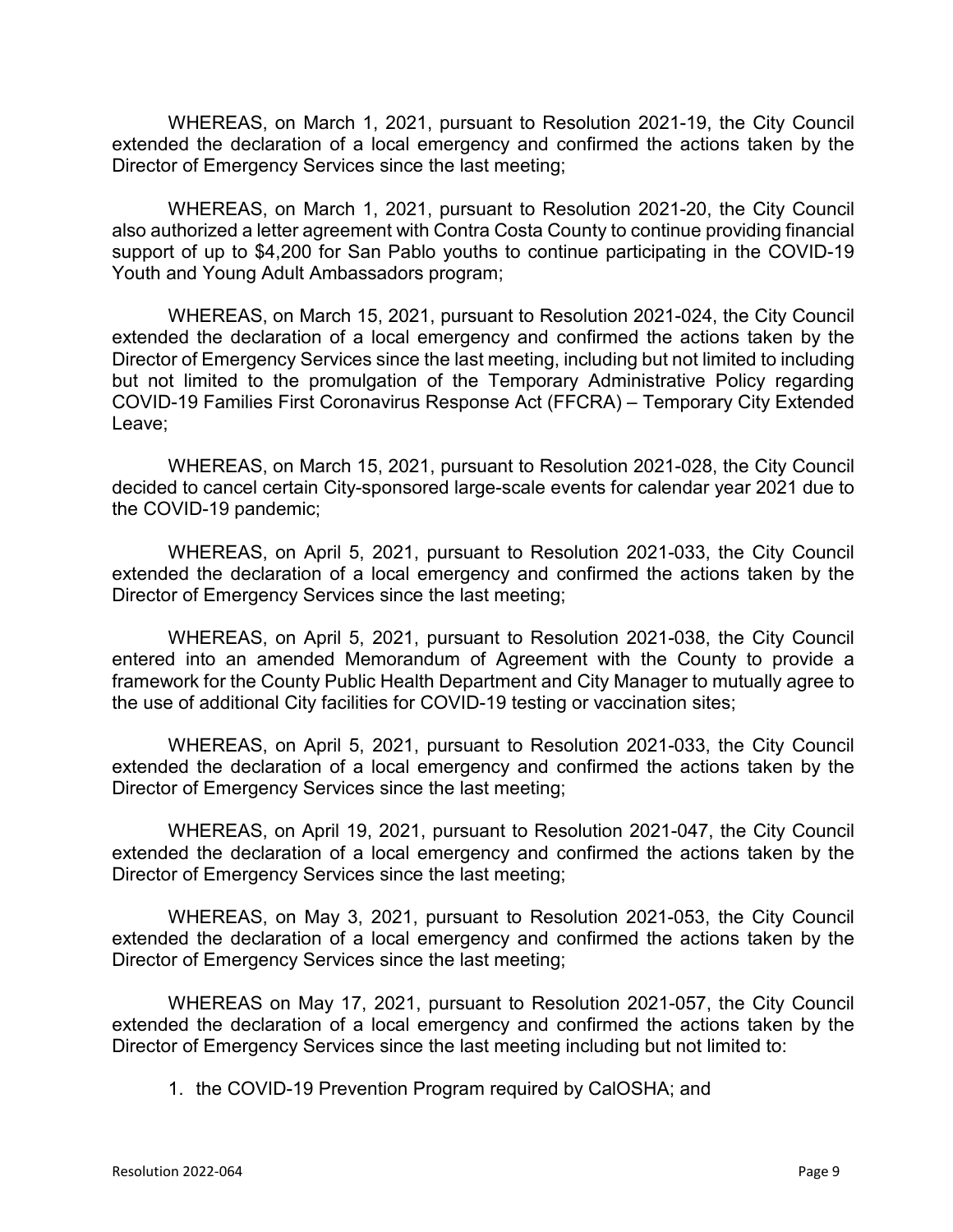2. Logistic Health Incorporated as agent of the County running the Davis Park COVID-19 testing facility;

WHEREAS, on June 7, 2021, pursuant to Resolution 2021-066, the City Council extended the declaration of a local emergency and confirmed the actions taken by the Director of Emergency Services since the last meeting including but not limited to:

- 1. City Proposed Re-Opening Plan for Local Government Services v.11 issued May 13, 2021 by the City Manager/Director of Emergency Services; and
- 2. Revised COVID-19 Supplemental Sick Leave Policy dated May 17, 2021 as authorized by the federal American Rescue Plan Act and the State Senate Bill 95; and

WHEREAS, on June 21, 2021, pursuant to Resolution 2021-075, the City Council extended the declaration of a local emergency and confirmed the actions taken by the Director of Emergency Services since the last meeting;

WHEREAS, on July 6, 2021, pursuant to Resolution 2021-093, the City Council approved the implementation of the "Welcome Back Reopening Plan" dated July 1, 2021, which opened City parks and fields as of July 1, 2021 and amended the Preliminary Reopening phases to have Phase II of City employees working full-time in City facilities starting August 16, 2021;

WHEREAS, on July 19, 2021, pursuant to Resolution 2021-095, the City Council extended the declaration of a local emergency and confirmed the actions taken by the Director of Emergency Services since the last meeting including but not limited to:

- 1. Worksite-Specific COVID-19 Plan dated July 1, 2021
- 2. Second Amendment to the MOU with the County to extend COVID-19 testing at Davis Park to September 30, 2021;

WHEREAS, on August 2, 2021, pursuant to Resolution 2021-101, the City Council extended the declaration of a local emergency and confirmed the actions taken by the Director of Emergency Services since the last meeting;

WHEREAS, on September 7, 2021, pursuant to Resolution 2021-107, the City Council extended the declaration of a local emergency and confirmed the actions taken by the Director of Emergency Services since the last City Council meeting including but not limited to:

- 1. Modified City Operations Plan version 13 dated August 4, 2021 -- Due to a surge in COVID-19 infection rates in part caused by the Delta variant and stagnating vaccination rates, the City implemented a revised Modified Operations Plan that addressed:
	- a. Compliance with more stringent Cal-OSHA Emergency Temporary Standards (ETS) due to employee outbreaks of COVID-19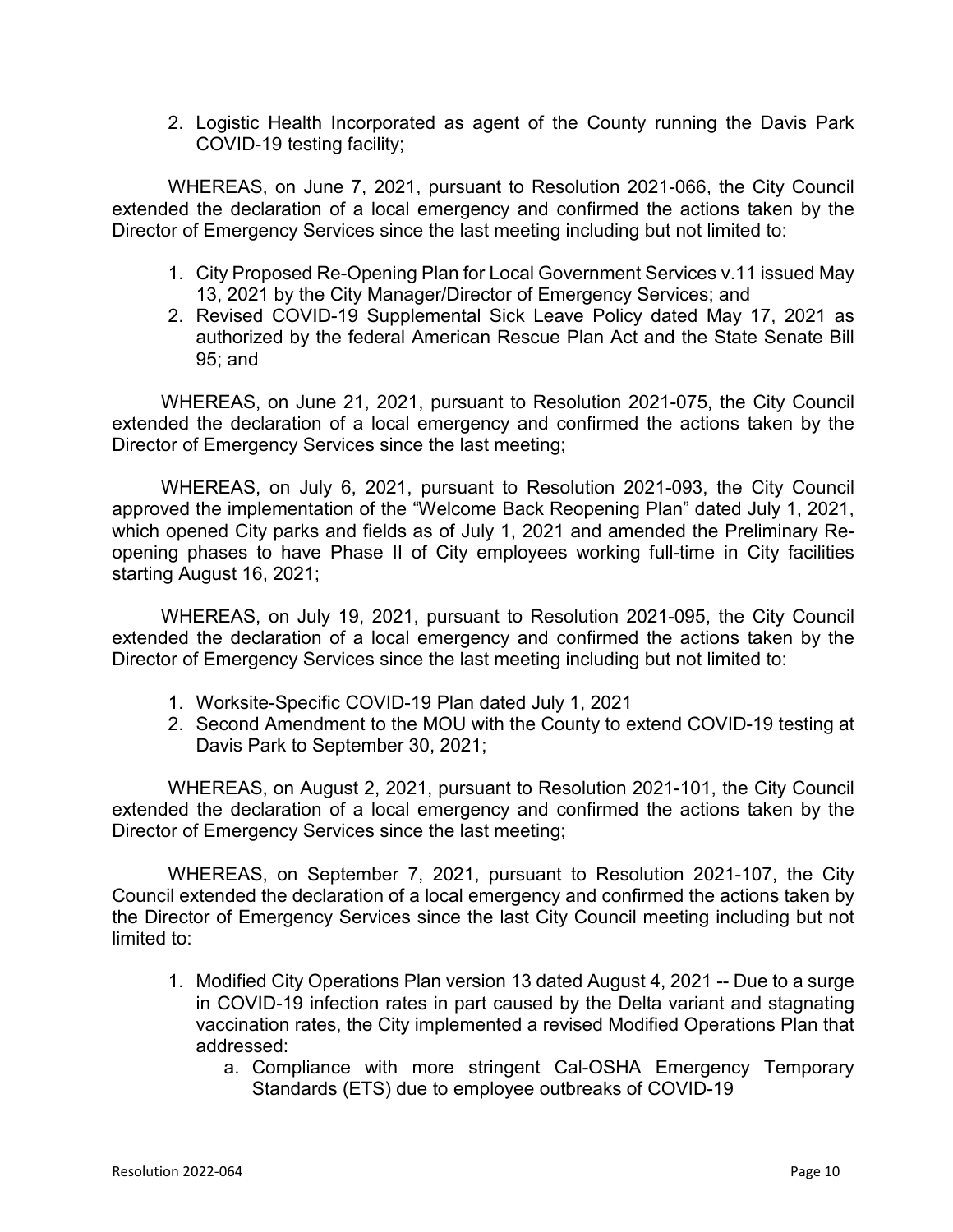- b. Mandatory submission of COVID-19 Employee Vaccination Forms
- c. Postponement of Phase II to September 15, 2021 in City's adopted Welcome Back Re-opening Plan
- 2. Modified City Operations Plan version 14 dated August 24, 2021 that is effective September 1, 2021, City employees who are unvaccinated or refuse to provide vaccination status information will be required to be tested at least weekly. This step was taken in part due to increasing number of COVID-19 cases and exposures among City employees, which require the City to follow stricter Cal-OSAH requirements related to masking and social distancing to reduce COVID-19 exposures.
- 3. Extended the County's use of the Davis Park Community Center for testing until December 31, 2021;

WHEREAS, on September 21, 2021, pursuant to Resolution 2021-121, the City Council extended the declaration of a local emergency and confirmed the actions taken by the Director of Emergency Services since the last meeting, including but not limited to:

1. Revised Modified City Operations Plan version 15 dated September 3, 2021 -- Due to a surge in COVID-19 infection rates in part caused by the Delta variant and stagnating vaccination rates, the City implemented a revised Modified Operations Plan that requires elected officials to provide proof of vaccination or a negative COVID-19 test within prior 72 hours of entering a City facility, worksite or event.

WHEREAS, on September 29, 2021, at a Special City Council meeting, the City Council determined that the City Council and other San Pablo Brown Act bodies would continue to meet remotely due to COVID-19 social distancing recommendations from Contra Costa Health Department;

WHEREAS, on October 4, 2021, pursuant to Resolution 2021-129, the City Council extended the declaration of a local emergency; determined that the City Council and other Brown Act bodies in the City of San Pablo continue to meet remotely due to COVID-19 social distancing recommendations from Contra Costa Health Department and for the safety of all in accordance with Assembly Bill 361's revisions to the Brown Act to address remote meetings during emergencies; and confirmed the additional actions taken by the Director of Emergency Services, including those actions taken since the last Council meeting;

WHEREAS, on October 18, 2021, pursuant to Resolution 2021-131, the City Council extended the declaration of a local emergency; determined that the City Council and other Brown Act bodies in the City of San Pablo continue to meet remotely due to COVID-19 social distancing recommendations from Contra Costa Health Department; and confirmed the additional actions taken by the Director of Emergency Services, including those actions taken since the last Council meeting including but not limited to: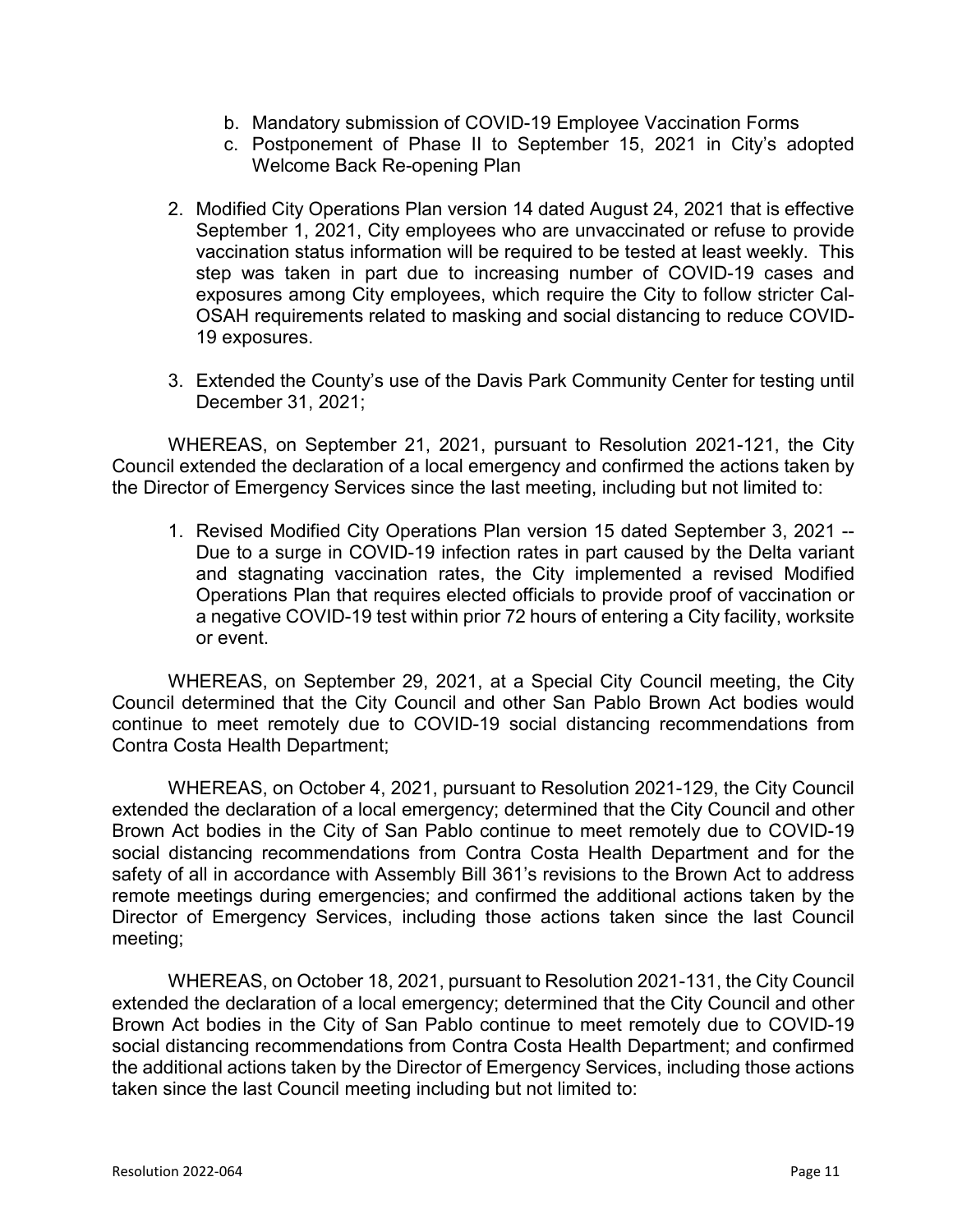1. Revised Modified City Operations Plan version 16 dated September 14, 2021 regarding rules for those entering City facilities and participating in City programs;

WHEREAS, on November 1, 2021, pursuant to Resolution 2021-141, the City Council extended the declaration of a local emergency; determined that the City Council and other Brown Act bodies in the City of San Pablo continue to meet remotely due to COVID-19 social distancing recommendations from Contra Costa Health Department; and confirmed the additional actions taken by the Director of Emergency Services, including those actions taken since the last Council meeting including but not limited to:

1. Revised Modified City Operations Plan version 17 dated October 14, 2021 regarding rules for those entering City facilities and participating in City programs;

WHEREAS, on November 15, 2021, pursuant to Resolution 2021-147, the City Council extended the declaration of a local emergency; determined that the City Council and other Brown Act bodies in the City of San Pablo continue to meet remotely due to COVID-19 social distancing recommendations from Contra Costa Health Department; and confirmed the additional actions taken by the Director of Emergency Services, including those actions taken since the last Council meeting;

WHEREAS, on December 6, 2021, pursuant to Resolution 2021-152, the City Council extended the declaration of a local emergency; determined that the City Council and other Brown Act bodies in the City of San Pablo continue to meet remotely due to COVID-19 social distancing recommendations from Contra Costa Health Department; and confirmed the additional actions taken by the Director of Emergency Services, including those actions taken since the last Council meeting including but not limited to:

- 1. Execution of a Third Amendment to Memorandum of Agreement with the County for use of Davis Park Community Center for COVID-19 testing until December 31, 2021 which the City Council confirmed on September 7, 2021.
- 2. Authorization of a Fourth Amendment to Memorandum of Agreement with the County for use of Davis Park Community Center for COVID-19 testing under March 31, 2022;

WHEREAS, on December 20, 2021, pursuant to Resolution 2021-161, the City Council extended the declaration of a local emergency; determined that the City Council and other Brown Act bodies in the City of San Pablo continue to meet remotely due to COVID-19 social distancing recommendations from Contra Costa Health Department; and confirmed the additional actions taken by the Director of Emergency Services, including those actions taken since the last Council meeting;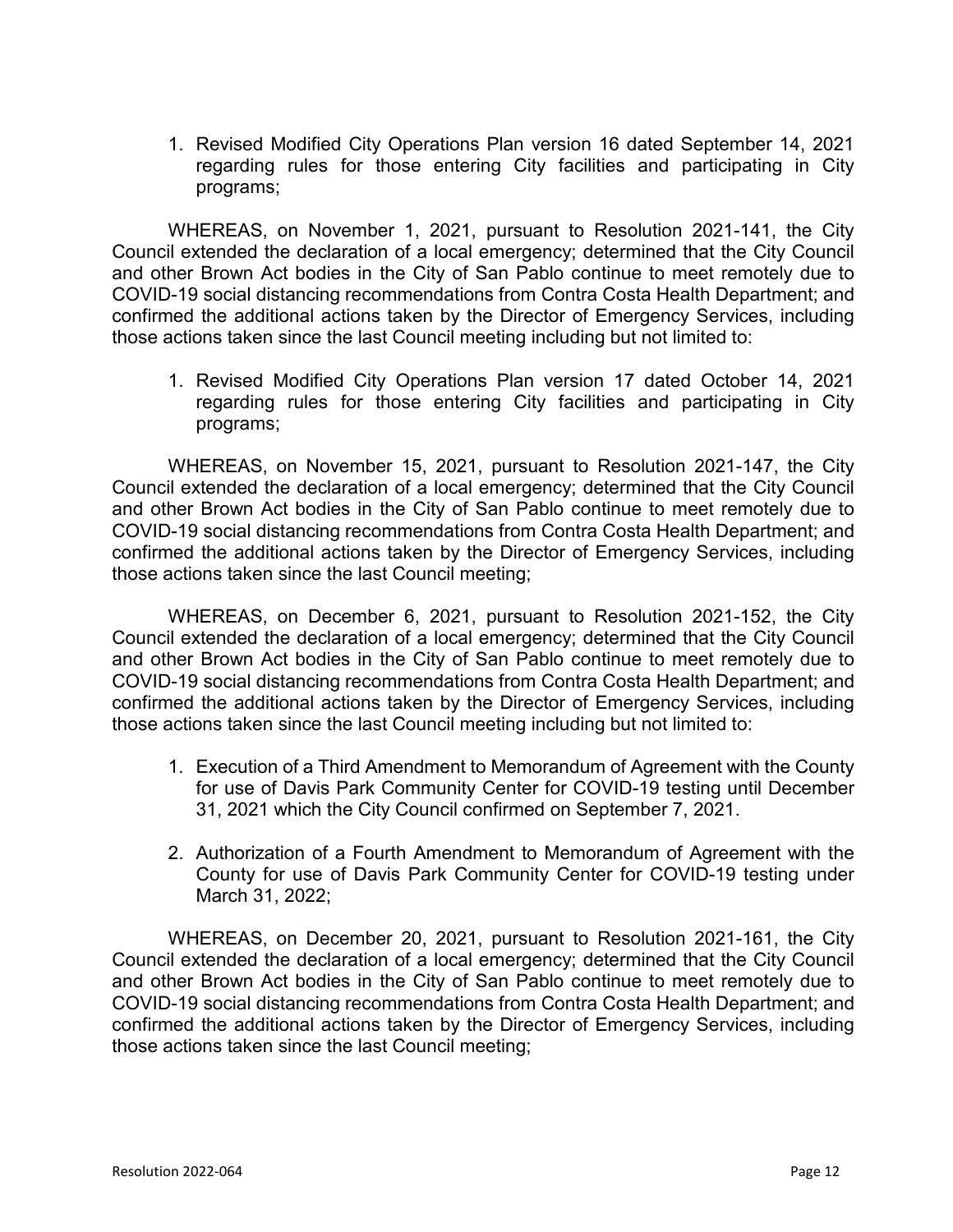WHEREAS, on January 18, 2022, pursuant to Resolution 2022-007, the City Council extended the declaration of a local emergency; determined that the City Council and other Brown Act bodies in the City of San Pablo continue to meet remotely due to COVID-19 social distancing recommendations from Contra Costa Health Department; and confirmed the additional actions taken by the Director of Emergency Services, including those actions taken since the last Council meeting including but not limited to:

- 1. Revised Modified City Operations Plan version 18 dated January 7, 2022 regarding rules for those entering City facilities and participating in City programs including the shutting down of City administrative offices for the week of January 10, 2022 and directing applicable City staff to work remotely; and
- 2. City Administrative Policy for COVID-19 Vaccination or Mandatory Testing revised January 7, 2022, including that all new City employees must be vaccinated unless granted medical or religious exemption;

WHEREAS, on February 7, 2022, pursuant to Resolution 2022-018, the City Council extended the declaration of a local emergency; determined that the City Council and other Brown Act bodies in the City of San Pablo continue to meet remotely due to COVID-19 social distancing recommendations from Contra Costa Health Department; and confirmed the additional actions taken by the Director of Emergency Services, including those actions taken since the last Council meeting including but not limited to:

1. Revised Modified City Operations Plan version 19 dated January 13, 2022 regarding rules for those entering City facilities and participating in City programs including the shutting down of City administrative offices until January 31, 2022 and directing applicable City staff to work remotely;

WHEREAS, on February 22, 2022, pursuant to Resolution 2022-029, the City Council extended the declaration of a local emergency; determined that the City Council and other Brown Act bodies in the City of San Pablo continue to meet remotely; and confirmed the additional actions taken by the Director of Emergency Services, including those actions taken since the last Council meeting;

WHEREAS, on March 7, 2022, pursuant to Resolution 2022-034, the City Council extended the declaration of a local emergency; determined that the City Council and other Brown Act bodies in the City of San Pablo continue to meet remotely; and confirmed the additional actions taken by the Director of Emergency Services, including those actions taken since the last Council meeting;

WHEREAS, on March 21, 2022, pursuant to Resolution 2022-039, the City Council extended the declaration of a local emergency; determined that the City Council and other Brown Act bodies in the City of San Pablo continue to meet remotely; and confirmed the additional actions taken by the Director of Emergency Services, including those actions taken since the last Council meeting;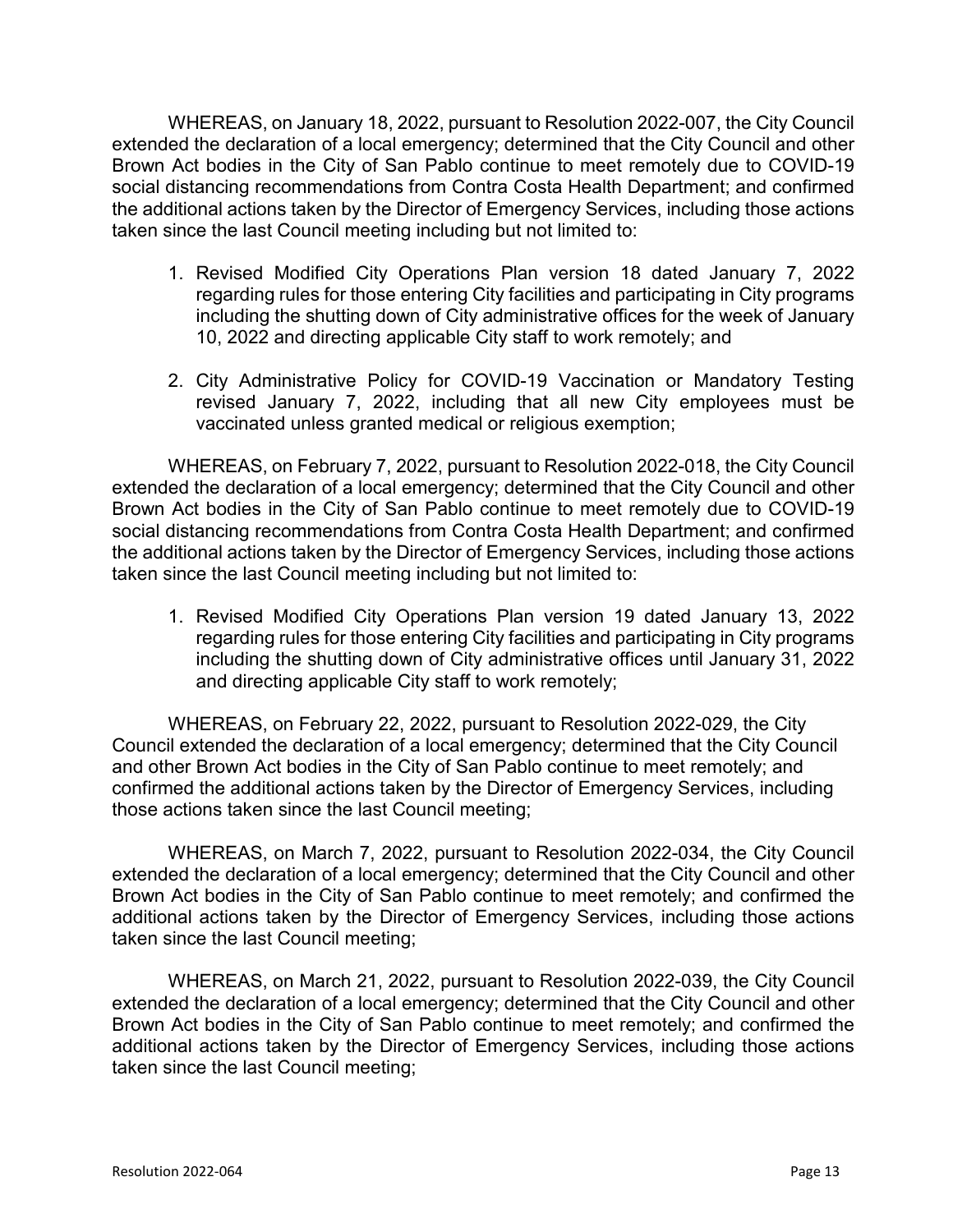WHEREAS, on April 4, 2022, pursuant to Resolution 2022-049, the City Council extended the declaration of a local emergency; determined that the City Council and other Brown Act bodies in the City of San Pablo continue to meet remotely; and confirmed the additional actions taken by the Director of Emergency Services, including those actions taken since the last Council meeting including but not limited to:

1. Fifth Amendment to the Memorandum of Agreement with Contra Costa County for Mutual Aid Assistance Provided in Response to the COVID-19 Pandemic including the continued use of the Davis Park testing site through May 31, 2022;

WHEREAS, on April 18, 2022, pursuant to Resolution 2022-0063, the City Council extended the declaration of a local emergency; determined that the City Council and other Brown Act bodies in the City of San Pablo continue to meet remotely; and confirmed the additional actions taken by the Director of Emergency Services, including those actions taken since the last Council meeting including but not limited to:

- 1. Revised Modified City Operations Plan version 20 dated April 12, 2022 regarding rules for in-person City Council, Council Standing Committees and Commission meetings, for those entering City facilities and participating in City programs with the exception of extending remote meetings for the City Council and Brown Act bodies through June 30, 2022 (which will be reflected in a Modified City Operations Plan version 20A);
- 2. Administrative Sick Leave Policy for City employees dated April 7, 2022;
- 3. Revised COVID-19 Prevention Program dated April 18, 2022; and

WHEREAS, as set forth in the staff reports and presentations accompanying each Resolution extending the declaration of a local emergency and as reported in federal, state and county public health websites, the COVID-19 cases and deaths continue to rise with San Pablo continuing to be identified as a "hot spot" with a high per capita rate of confirmed COVID-19 cases in Contra Costa County; although, the vaccination rate is increasing; and

WHEREAS, according to the East Bay Economic Development Alliance's (East Bay EDA) Business Recovery Survey Results published on May 19, 2020, 80% of East Bay businesses are "microbusinesses" employing fewer than 10 employees, which often have limited cash reserves and are not positioned to take on more debt to survive COVID19 and shelter-in-place orders; microbusinesses are more likely to be minority- or women-owned compared to larger businesses; nearly 40% of the survey respondents were temporarily closed because they were not considered "essential" and 42.3% of West Contra Costa County businesses temporarily closed;

WHEREAS, eleven out of fifteen surveyed West Contra Costa County businesses indicated staff reductions in the 75-100% range, with layoffs and revenue losses hitting lowwage workers the hardest with impacts in the following industries: food and beverage; retail and personal services; hospitality/leisure/entertainment and many San Pablo residents have experienced job loss or reduced hours due to COVID-19 and shelter-in-place orders;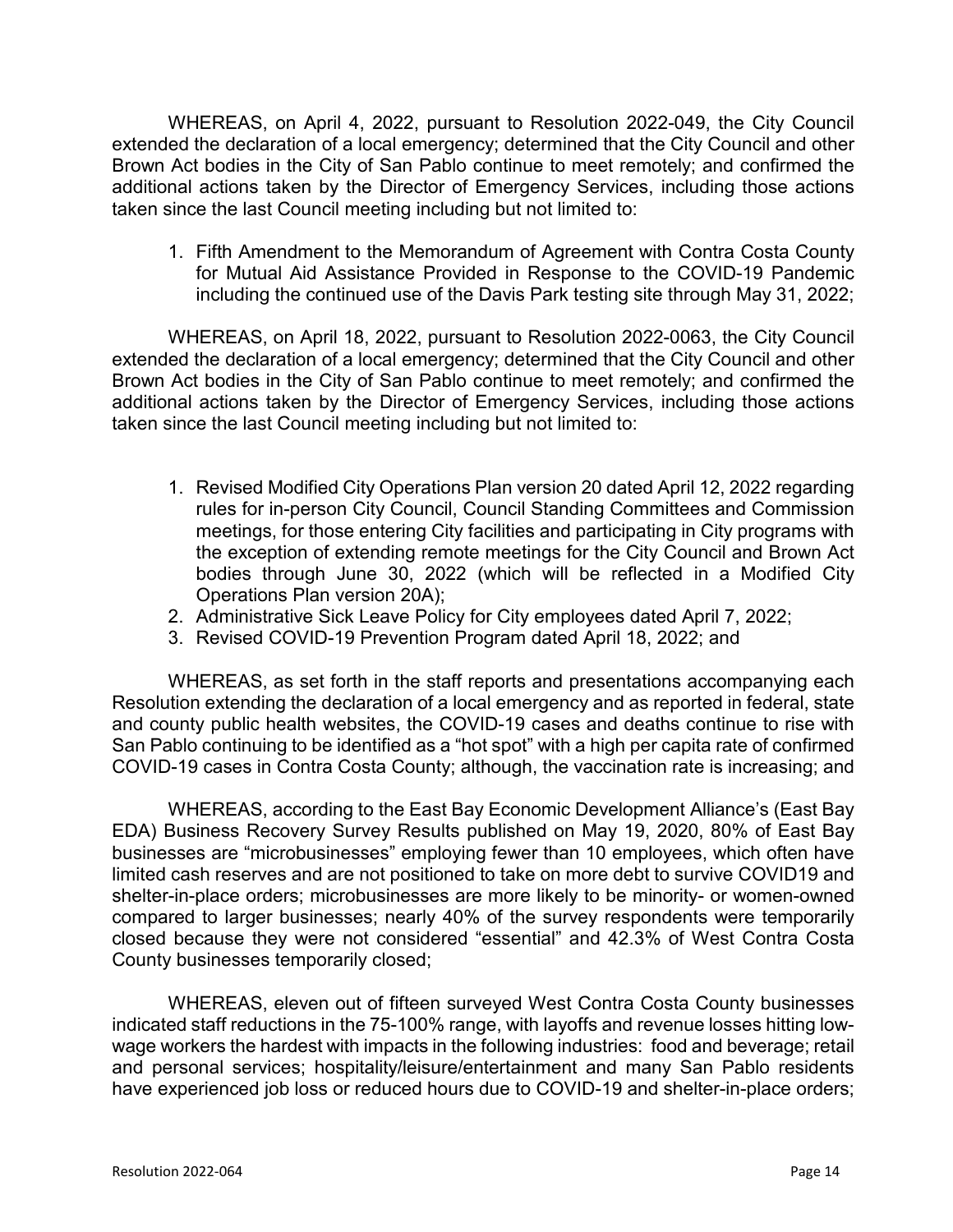WHEREAS, Contra Costa County overall saw an increase in unemployment from a March unemployment rate of 4.1 percent to an April unemployment rate of 14.5 percent, with nearly 3.7 million Californians filing for unemployment during the first six weeks of COVID-19 pandemic and the nation seeing the highest level of unemployment in 70 years;

WHEREAS, according to the East Bay EDA, there were 25,560 jobs lost in the East Bay during March and April, representing nearly 30% of job cuts in the nine-county Bay Area. However, the Urban Institute estimated 45,666 low-income jobs (annual earnings below \$40,000) lost just in Contra Costa County through May 8, 2020;

WHEREAS, it was reported in the LA Times on August 21, 2020 that California's unemployment rate is at 13.3% with 3 million on unemployment and 202,136 new claims in the week prior to the article. Contra Costa County's rate is 14.5% with 77,600 unemployed individuals;

WHEREAS, on December 14, 2020, the website for the State's Employment Development Department (EDD) showed that California's unemployment rate in September 2020 was 11.0% with 2,058,800 unemployed individuals, but that data was from September 12 before the current shut down. In February 2021, the unemployment rate in California was 8.5%;

WHEREAS, California's July 2021 unemployment rate of 7.6% was 5.6 percentage points lower than it was in July 2020; although, new unemployment claims continue;

WHEREAS, to address these economic impacts and the critical need that residents remain sheltered during the pandemic to decrease the transmission of COVID-19, on April 27, 2020, the City Council adopted Urgency Ordinance 2020-008 temporarily prohibiting evictions of residential and commercial real property tenants impacted by the COVID-19 pandemic and establishing a moratorium on rent increases. In addition, on May 4, 2020, pursuant to Resolution 2020-054, the City Council approved the guidelines for a grant program for residents financially impacted by COVID-19;

WHEREAS, on June 29, 2020, the City Council increased the grant for COVID Housing Assistance Program for FY 2019/20 (Resolution 2020-081) and established a COVID Housing Assistance Program for FY 2020/21 (Resolution 2020-082), which was extended on January 19, 2021, pursuant to Resolution 2021-006 and further extended to June 30, 2021 pursuant to Resolution 2021-031;

WHEREAS, on June 7, 2021, pursuant to Resolution 2021-082, the City Council increased the grant amounts for 2020/21 to \$2,000 per eligible household. In addition, the City Council, pursuant to Resolution 2021-083, extended the Housing Assistance grant program at \$2,000 per eligible household to September 30, 2021 or until grant funds run out, whichever is sooner;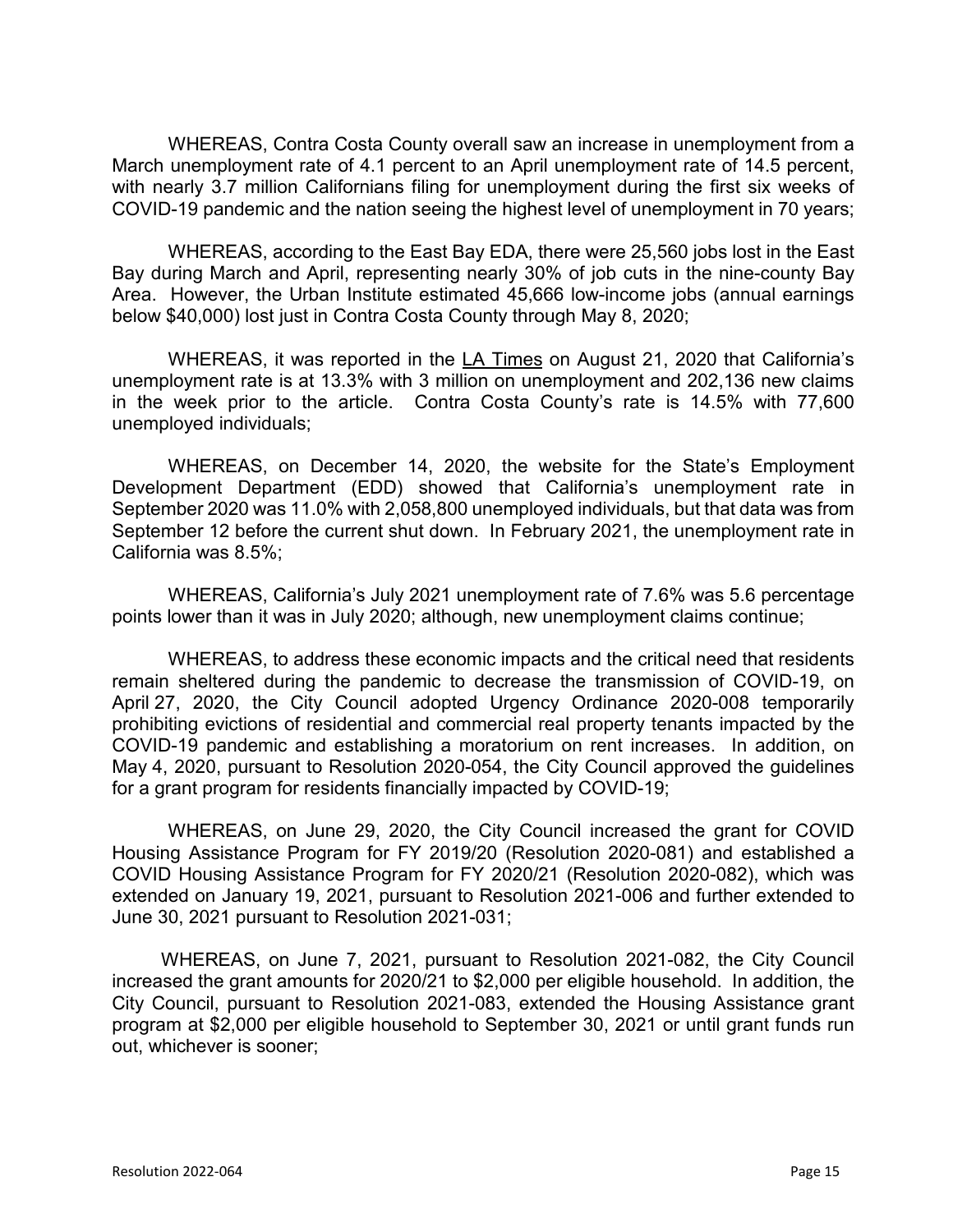WHEREAS, on October 21, 2020, pursuant to Resolution 2020-133, the City Council established and approved program guidelines for the San Pablo "Back to Business" COVID-19 Relief Fund to offer forgivable loans to small businesses with the San Pablo Economic Development Corporation administering the program with funds that were reallocated from the City's Community Grant Foundation program;

WHEREAS, the City of San Pablo lost \$2.34 million in revenue for each month that Casino San Pablo was closed and continues to lose revenue with modified Casino operations due to public health restrictions, in addition to \$1.3 million every month from other City revenue sources, forcing a hiring freeze, suspension of all non-essential spending and layoff of part-time employees;

WHEREAS, the economic recovery from COVID-19 and its impacts are estimated to be in terms of years not months;

WHEREAS, the City received the 2021 payment of \$3.7 million of funding from the federal American Rescue Plan of 2021 (ARPA) in July 2021 and expects the second half in July 2022 and pursuant to Resolution No. 2021-104, the City Council directed staff to proceed with a Community Needs Assessment process to determine ARPA Funding Priorities and Allocations based on further staff analysis of ARPA eligible fund expenses;

WHEREAS, on October 4, 2021, pursuant to Resolution No. 2021-130, the City Council allocated the ARPA funds to a separate fund with \$3,706,733 earmarked for City revenue losses;

WHEREAS, in addition, during the past two years, the nation experienced civil unrest in the wake of the death of George Floyd while detained by a Minneapolis police officer on May 25, 2020, which has led to peaceful protests, but also to some rioting and looting in neighboring communities in violation of shelter-in-place and social distancing orders that could further exacerbate the spread of COVID-19 and placing additional demands on public safety resources, which are already taxed by COVID-19 issues;

WHEREAS, the City Manager/Director of Emergency Services recommends that the City Council extend the declaration of a local emergency; determine that the City Council and other Brown Act bodies in the City of San Pablo continue to meet remotely through June 30, 2022 due to COVID-19 social distancing recommendations from Contra Costa Health Department and for the safety of all; and confirm the additional actions taken by the Director of Emergency Services, including those actions taken since the last Council meeting including but not limited to:

1. Revised Modified City Operations Plan version 20A dated April 28, 2022 modifying Revised Modified Operations Plan version 20 dated April 12, 2022 in the following ways: (a) extending remote meetings for the City Council and Brown Act bodies through June 30, 2022 as directed by the City Council; (b) clarifying that the term "fully vaccinated" under the Plan refers to individuals who completed, at least two weeks before, all COVID-19 vaccine series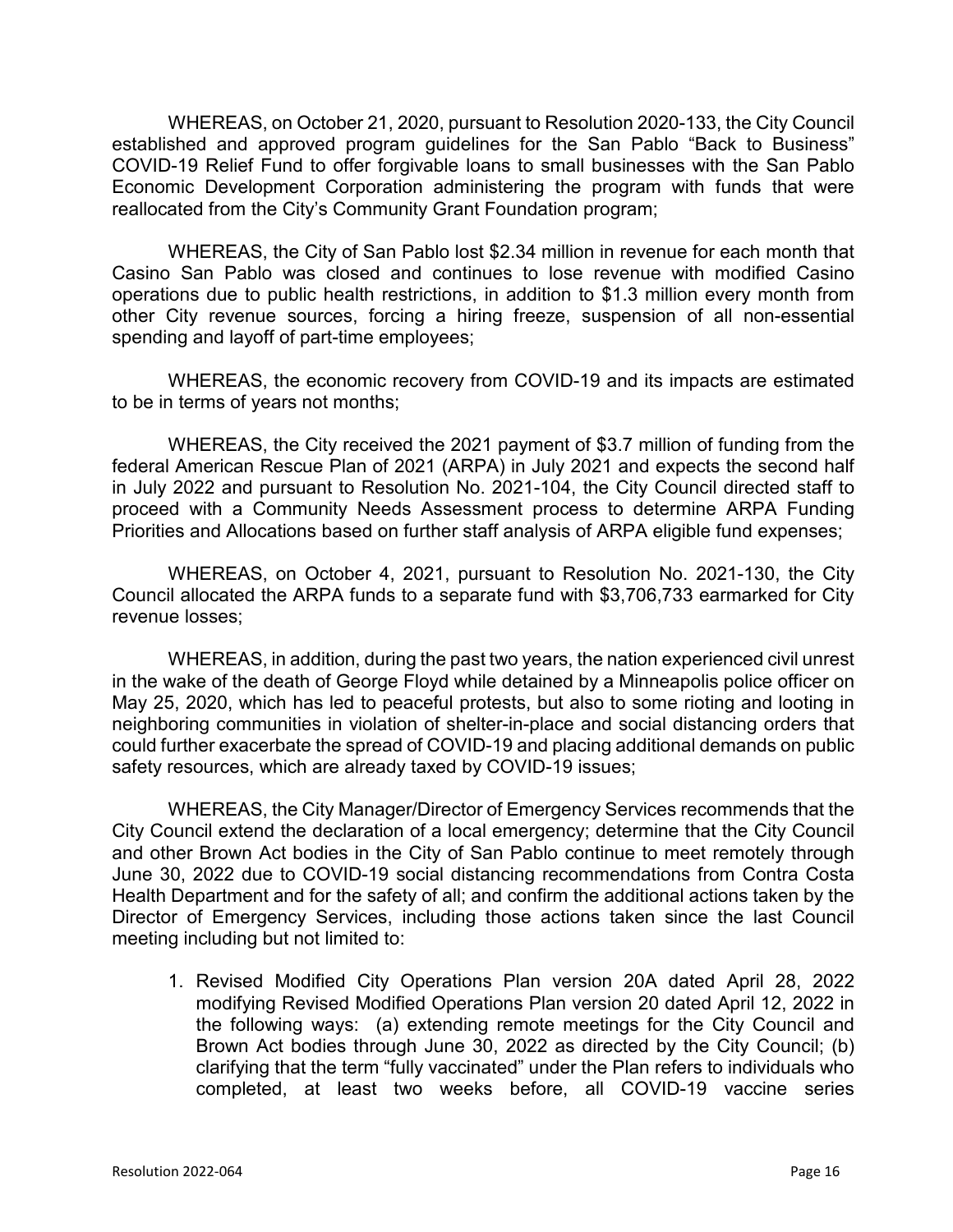recommended by the CDC excluding booster shots, and (c) encouraging (but not requiring) all staff and members of the public to receive CDC-recommended booster shots.

WHEREAS, the City Council of the City of San Pablo hereby finds conditions of extreme peril to the health and safety of persons and property have continued within the City of San Pablo caused by COVID-19 including not only health impacts but economic impacts with many residents having jobs eliminated or hours reduced, as well as impacts to the City's own financial condition; these conditions are or are likely to be beyond the control of the services, personnel, equipment, and facilities of the City of San Pablo and require the combined forces of other political subdivisions to combat; and these conditions are of such extreme peril to warrant and necessitate the proclamation of the existence of a local emergency.

NOW, THEREFORE, BE IT RESOLVED by the City Council of the City of San Pablo that:

- 1. A local emergency continues to exist throughout the City of San Pablo commencing on or about 7:00 am on Monday, March 16, 2020 and shall be deemed to continue to exist until its termination is proclaimed by the City Council of the City of San Pablo;
- 2. All actions taken by the Director of Emergency Services and City Manager in response to this local emergency since the last City Council meeting are confirmed; and
- 3. During the existence of said local emergency, the Director of Emergency Services and the Emergency Organization of the City shall continue to have the duties and responsibilities as set forth in Resolution 2020-034; and
- 4. In compliance with Assembly Bill 361 and the revised Government Code section 54953(e), the City Council has reconsidered the circumstances of the state of emergency and determines that the City Council, Local Successor Agency, City Housing Successor Agency, City of San Pablo Joint Powers Financing Authority, City Council Standing Committees, and Commissions subject to the Brown Act shall continue to provide a phone-in/video-conference option for participation given the following findings:
	- a. The emergency continues to impact the ability of the City Council, its Standing Committees and Commissions, as well as the staff and members of the public, from meeting safely in person; and
	- b. The Contra Costa County Health Department strongly recommends holding on-line (teleconferenced or video-conferenced) meetings; and